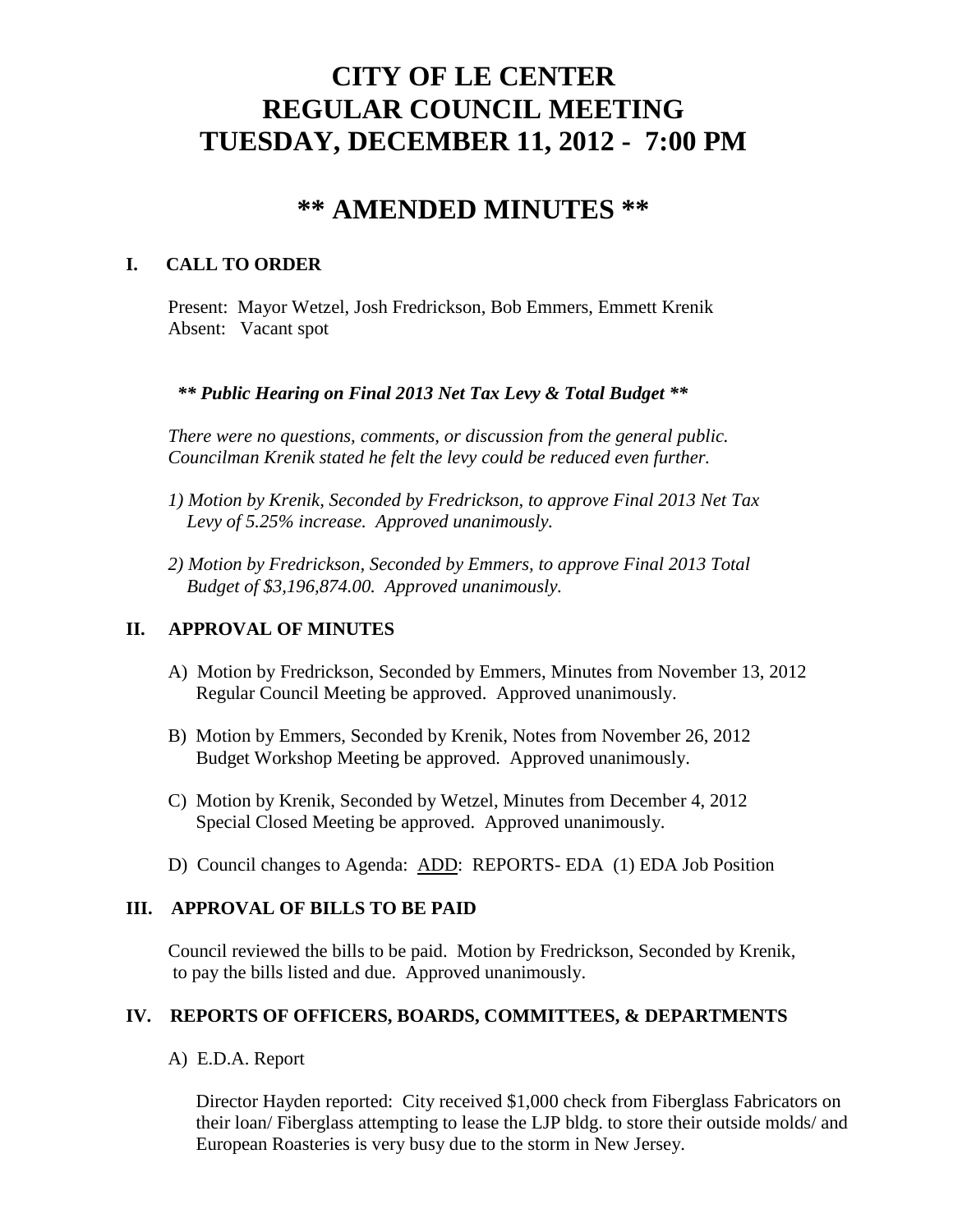- 1) Consider eliminating the EDA job position. After some discussion: Motion by Fredrickson, Seconded by Wetzel, to eliminate the EDA job position based strictly on budget/ money reasons as of Dec. 31, 2012. Approved unan. 4-0 roll call vote.
- B) P & Z Report

Building Official Block reported:

 1) Consider a Conditional Use Permit for Guardian Inn Motel @ 550 Commerce Drive. They hoped to place non-transient, extended-stay clients at the motel for longer than 30 day stays; as a temporary permanent residence for the clients until they were well enough to live on their own. The County would place the clients there. The motel was asking to house up to nine clients. The current motel license only allowed for transient customer stays of up to 30 days. The C.U.P. request was for allowing up to nine non-transient, extended-stay clients to stay at the motel for longer than 30 days. The P & Z Commission had recommended approval of the C.U.P. by a unanimous vote at a November 27 public hearing attended by many neighbors who were opposed to the C.U.P. request. Jean Fast was present to represent the motel.

 After some discussion, Councilman Krenik stated that he felt the people of this city wanted a motel; and that's not what this would be. Therefore: Motion by Krenik, Seconded by Mayor Wetzel, to NOT approve the C.U.P. request. Roll call vote: Krenik= yes Fredrickson= no Emmers= no Wetzel= yes. 2-2 tie vote therefore motion to not approve fails. City Attorney Moran asked for a motion from the council to approve the C.U.P. Attorney Moran asked a second time for a motion to approve the C.U.P. There being none; Attorney Moran announced the C.U.P. **fails** on lack of a motion by the city council.

C) Municipal Liquor Store

Manager Mike Nelson gave the November report: Sales were \$75,230: up \$5,700 from October, and up \$11,700 from Nov. '11. Nelson also reported: YTD sales were up by \$25,000 and expenses were up by \$20,000 (labor by \$29,000 due to an extra employee) Darts doing well; four teams sponsored/ poker numbers are up/ Sunday football busy. Point-of-Sale system moving slowly; more like end of Feb. before initiating/ both managers & one P/T employee will learn the system/ Asst. Mgr. Collins gave review of 2012 and look forward to some 2013 promotions.

D) Police Department

Police Chief Pfarr reported on the police activities for month of November: 103 calls/ 2,024 miles patrolled. Pfarr also reported: calls were down 19%, miles were down 10%. 8-10 weeks on the new police car/ got the police SUV back but still some problems/ need new computer in police office/ 800 ARMER radio system to start up Dec. 18 per county.

1) Police union contract. Motion by Fredrickson, Seconded by Krenik, to approve the 2013 police union contract; strike out the "me too" clause. Approved unanimously.